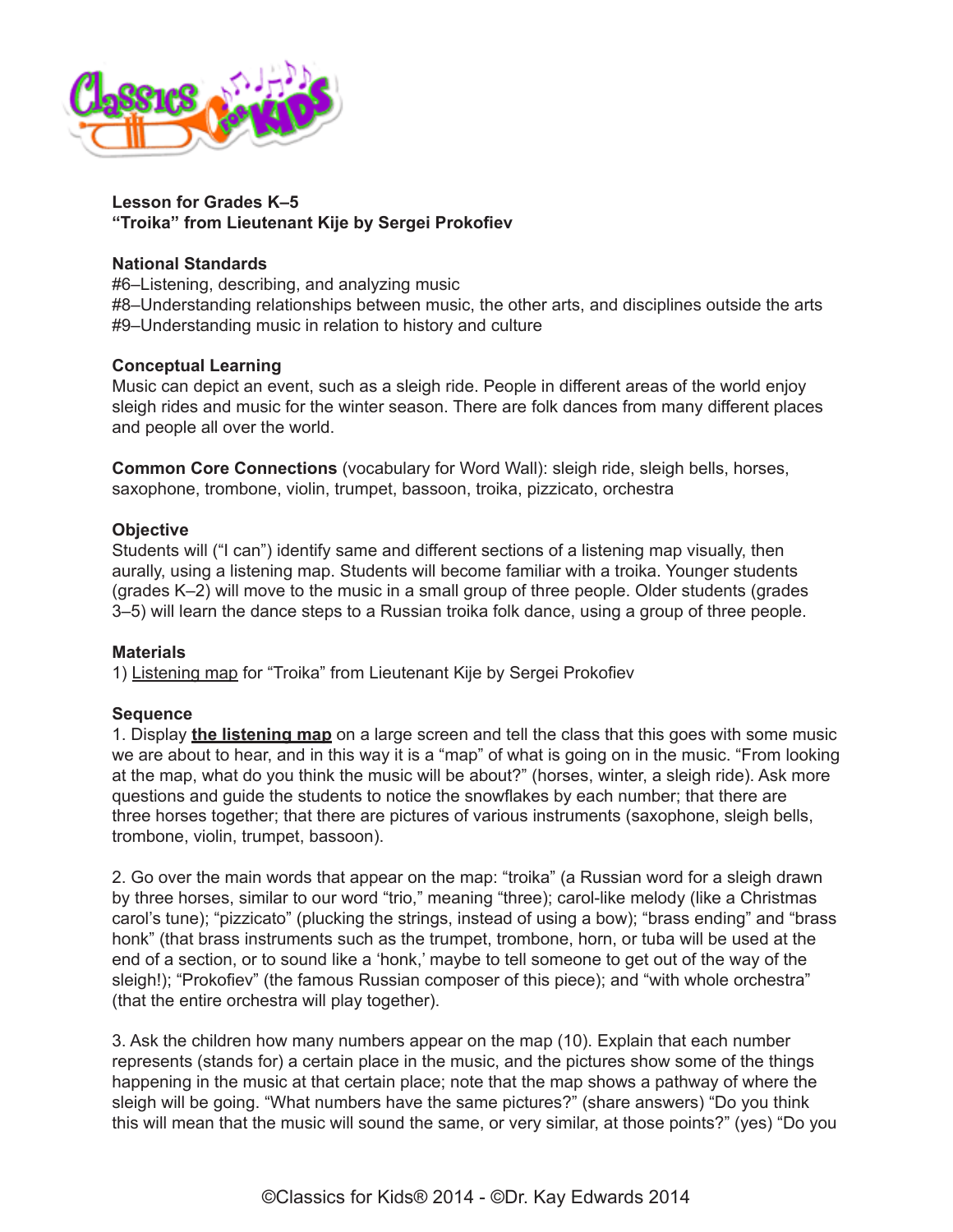

think that places where the pictures are completely different will sound different?" (yes) "Let's test our theory as we listen."

4. Display the map (and pass out individual copies to older students, optional), and point or say each number while listening to the recording, having students tap on the snowflake and number back and forth to the steady beat, either in the air or on their own copy, corresponding to the recording times for this piece from the Classics for Kids website listed below. (Note: Recording times may vary slightly on different playback systems, and will vary if a different recording is used entirely.)

#### **Teacher Resource**

| 1              | $(0:00 - 0:26)$      |                                                   |
|----------------|----------------------|---------------------------------------------------|
| 2              | $(0:27 - 0:44)$      |                                                   |
| 3              | $(0:44 - 0:59)$      | [trombone occurs at 0:53]                         |
| $\overline{4}$ | $(0:59 - 1:13)$      |                                                   |
| 5              | $(1:13 - 1:38)$      | [bassoon occurs at 1:23; trombone occurs at 1:35] |
| 6              | $(1:39 - 1:52)$      |                                                   |
| 7              | $(1:52 - 2:01)$      | ["honk" occurs at 1:59]                           |
| 8              | $(2:02 - 2:24)$      | [bassoon occurs at 2:09; trombone occurs at 2:21] |
| 9              | $(2:25 - 2:38)$      | [adds piccolo, not pictured]                      |
| 10             | $(2:39 - 2:52, end)$ |                                                   |

5. Engage the class in a follow-up discussion with questions such as: "How did the music sound like a sleigh ride? What do you think the driver was honking at? Were we correct that the sections the looked the same or similar on the listening map also sounded the same or similar? Was the tempo (speed of the steady beat) slow, medium, or fast? (medium or medium-fast)" Come up with a reason to listen and follow along again, having students keep the steady beat on their bodies quietly while listening.

6. "Who remembers what the word 'troika' means?" (three of something, like a sleigh drawn by three horses) "Let's dance to the music in groups of three." Review the rules for movement in the classroom.

**Grades K–2:** Have groups of three students join hands, first dancing in their own circles. If that goes well, have them form lines of three each, like spokes on a wheel, all facing counterclockwise. Have students move creatively to the beat of the music, or, devise simple steps for them.

**Grades 3–5:** Have the students learn the authentic troika folk dance steps. Directions are found in various collections such as Teaching Movement and Dance by Phyllis Weikart, or from various troika dances on youtube found below. (Note: Some links may be taken down periodically. Always watch video clips beforehand to make sure you have the correct one; cue the clips past the ads and in a way that blocks any possible inappropriate comments posted below the main screen.)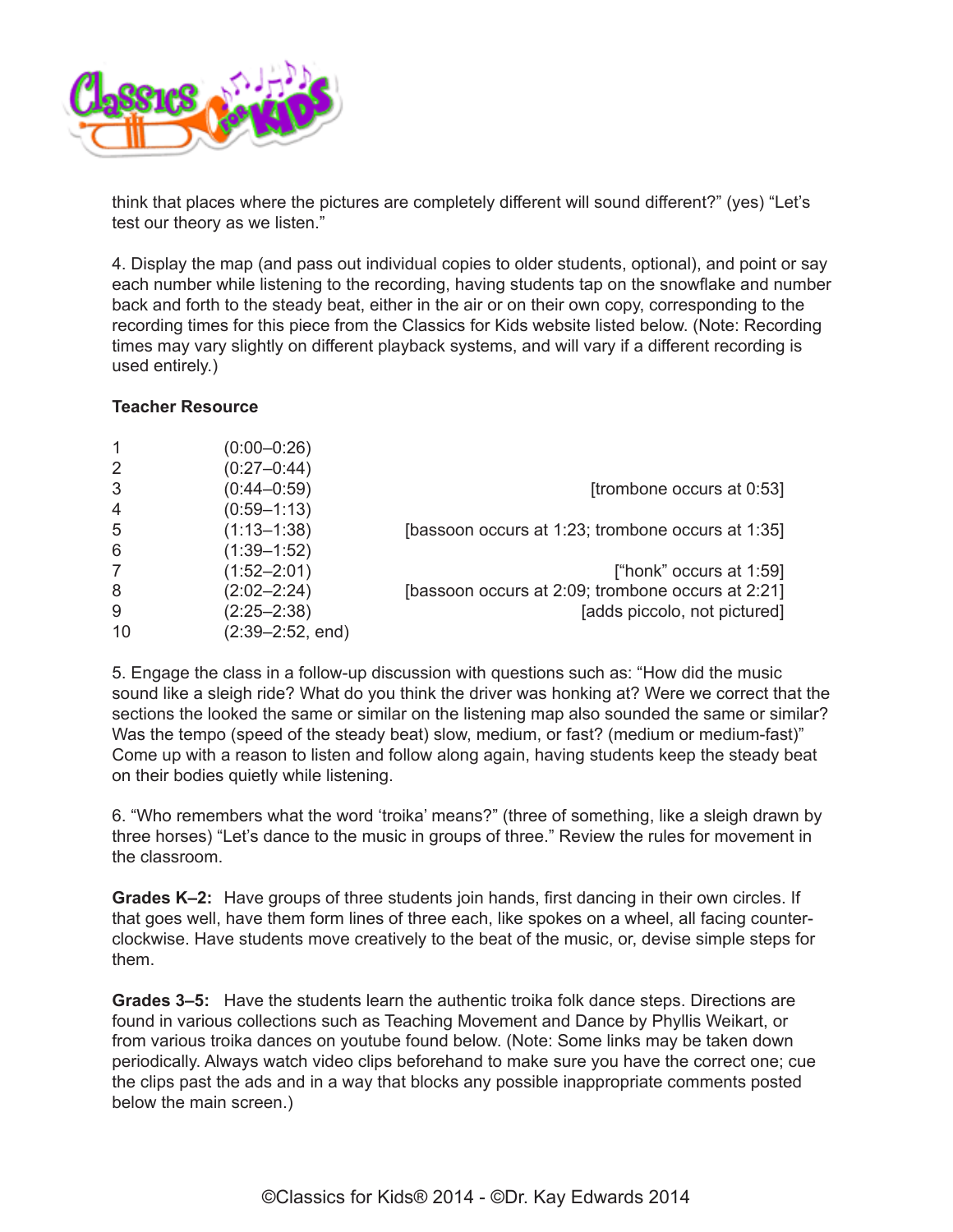

### **Troika Dance on youtube:**

<http://www.youtube.com/watch?v=WoRZ7cFUNqU> <http://www.youtube.com/watch?v=qg-YL0X7YhA> <http://www.rrojas.com/5/pe/troikadance> <http://www.youtube.com/watch?v=5CiQ8bKU4bw> (Russian dancers in concert)

# **Questions/Closure**

1. "What does 'troika' mean?" (a Russian word for a set of three, or a sleigh drawn by three horses)

2. "What were some instruments of the orchestra that had special parts to play?" (refer to those in the listening map)

3. "How did the map tell us what was happening in the music?" (with numbers, words, and pictures)

- 4. "Do people in other parts of the world enjoy sleigh rides, winter music, or dancing?" (yes)
- 5. "Can music sound like events or objects?" (yes)
- 6. "The composer of this piece was from which country?" (Russia)

### **Assessment/Evaluation**

Check for demonstration of ability of each student to keep a steady beat "all of the time," "some of the time," or "not yet."

### **Extension**

Listen to another famous piece by Prokofiev available on the Classics for Kids website, such as Peter and the Wolf.

### **Additional Teacher Resources**

Video (stills) to this piece: <http://www.youtube.com/watch?v=7GUzJ7fQBtg>

## **Greg Lake's song, which uses the "Troika" theme at 0:54:**

[http://www.whosampled.com/sample/129883/Greg-Lake-I-Believe-in-Father-Christmas-Sergei-](http://www.whosampled.com/sample/129883/Greg-Lake-I-Believe-in-Father-Christmas-Sergei-Prokofiev-Lieutenant-Kijé-Troika/)[Prokofiev-Lieutenant-Kijé-Troika/](http://www.whosampled.com/sample/129883/Greg-Lake-I-Believe-in-Father-Christmas-Sergei-Prokofiev-Lieutenant-Kijé-Troika/)